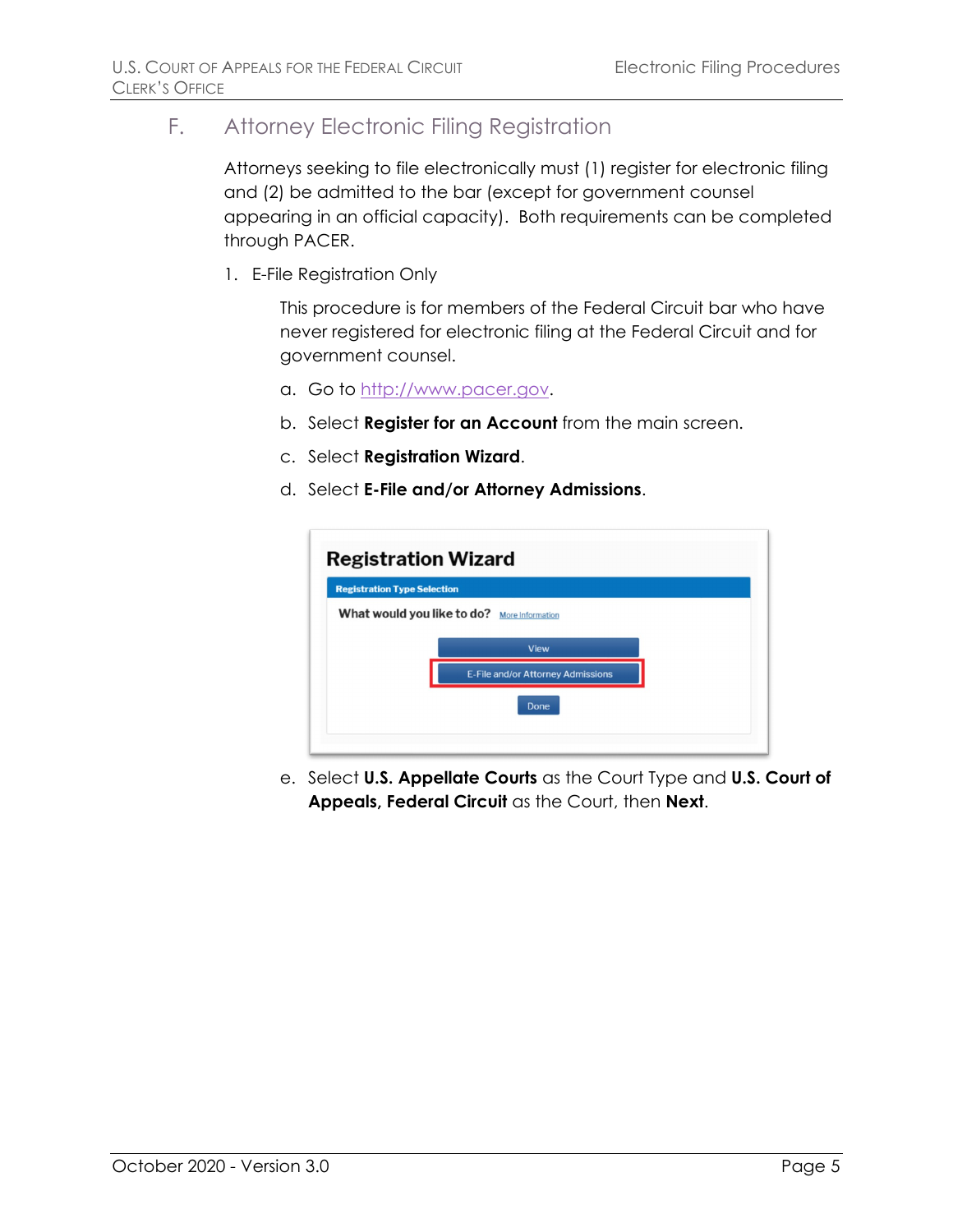f. Select one of the options based on your type of PACER account, including creating a PACER account if you do not already have one. Select one of the options based on your electronic filing history in the Federal Circuit. If you have never filed electronically with the Federal Circuit, you will eventually reach the following screen:



- g. Select **Attorney**. (Users may have an additional screen to click through to continue.)
- h. On the **In Which Court Do You Want to Practice** screen, select **U.S. Appellate Courts** as the Court Type and **U.S. Court of Appeals, Federal Circuit** as the Court, then **Next**.

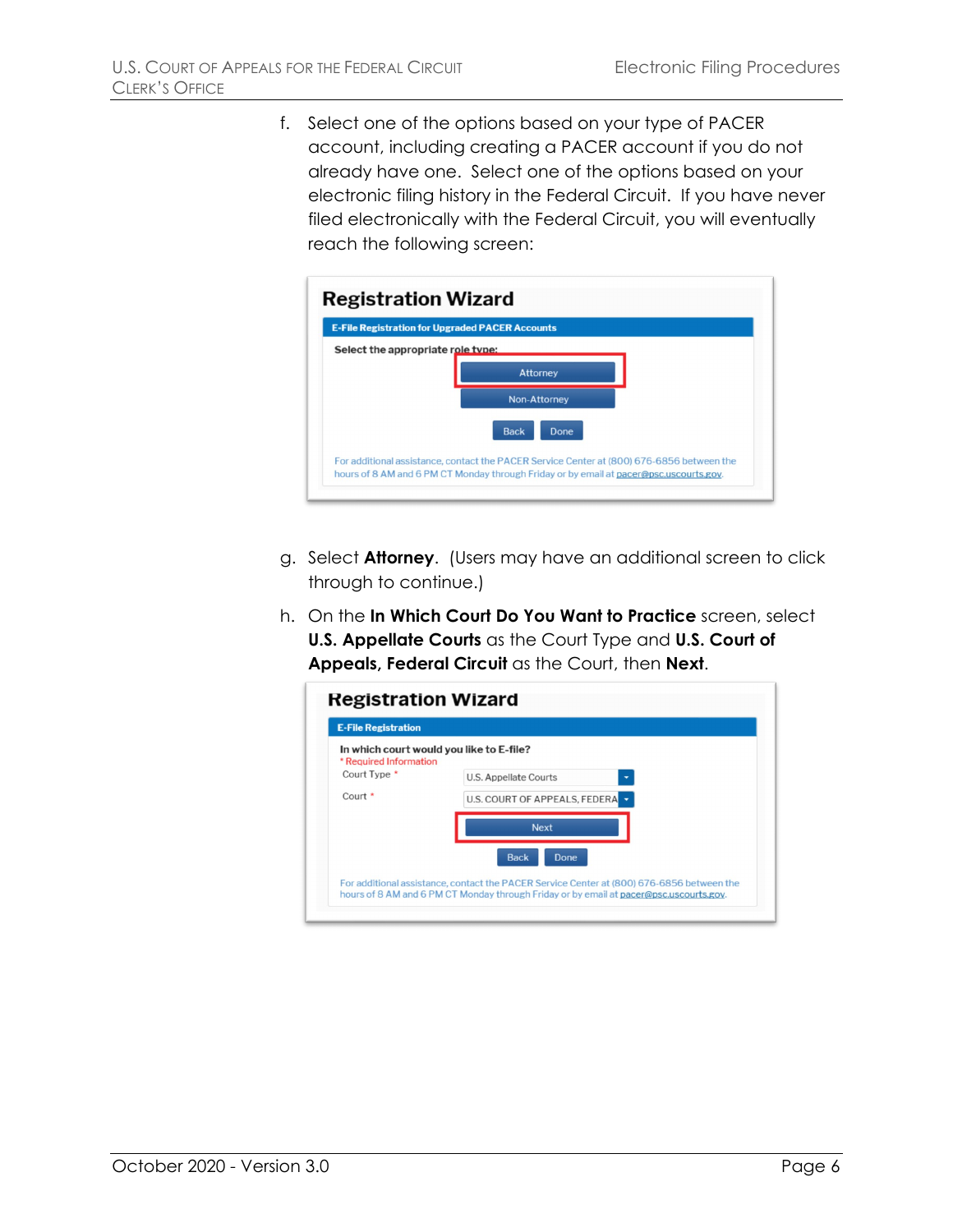#### i. Select **E-File Registration Only**.

What would you like to apply/register for?

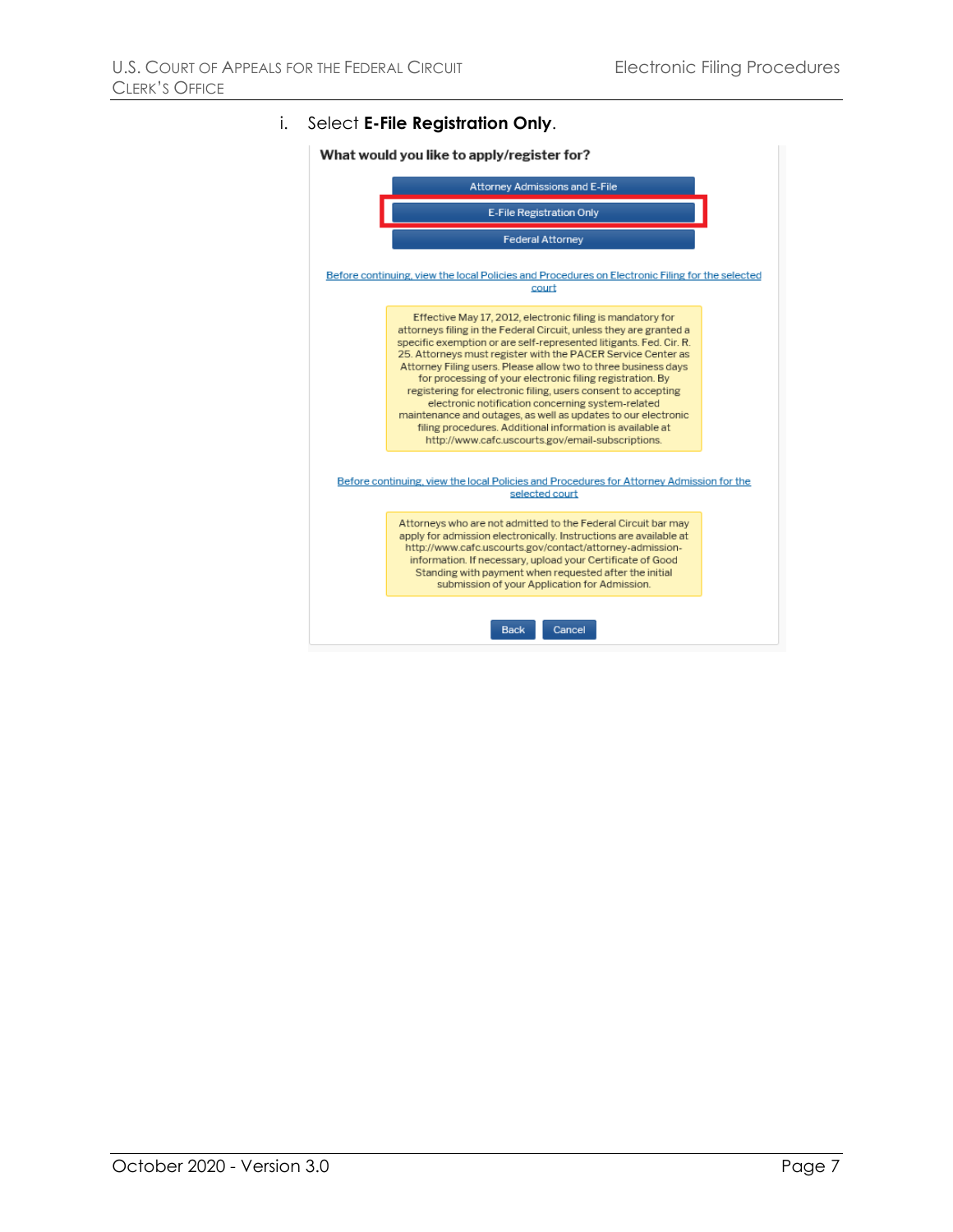**Note:** Federal, state, and local government counsel appearing on behalf of a government party should select **Federal Attorney**. *See* Fed. Cir. R. 46(d).



j. Complete the fields on the E-File Registration Page.

#### **Additional Information**

• Add information about your admission at other courts. (While optional, this information helps with matching your existing bar record.)

#### **Delivery Method and Formatting**

- Select how frequently and in what format you wish to receive email notifications. You can also add additional emails to receive notice in **Additional Email Addresses.**
- k. On the next screen, select your payment options for PACER and other fees, then click **Next**.
- l. Review the E-Filing Terms of Use and click the two acknowledgements.
- m. Click **Submit**. You will receive electronic notification once your request has been processed.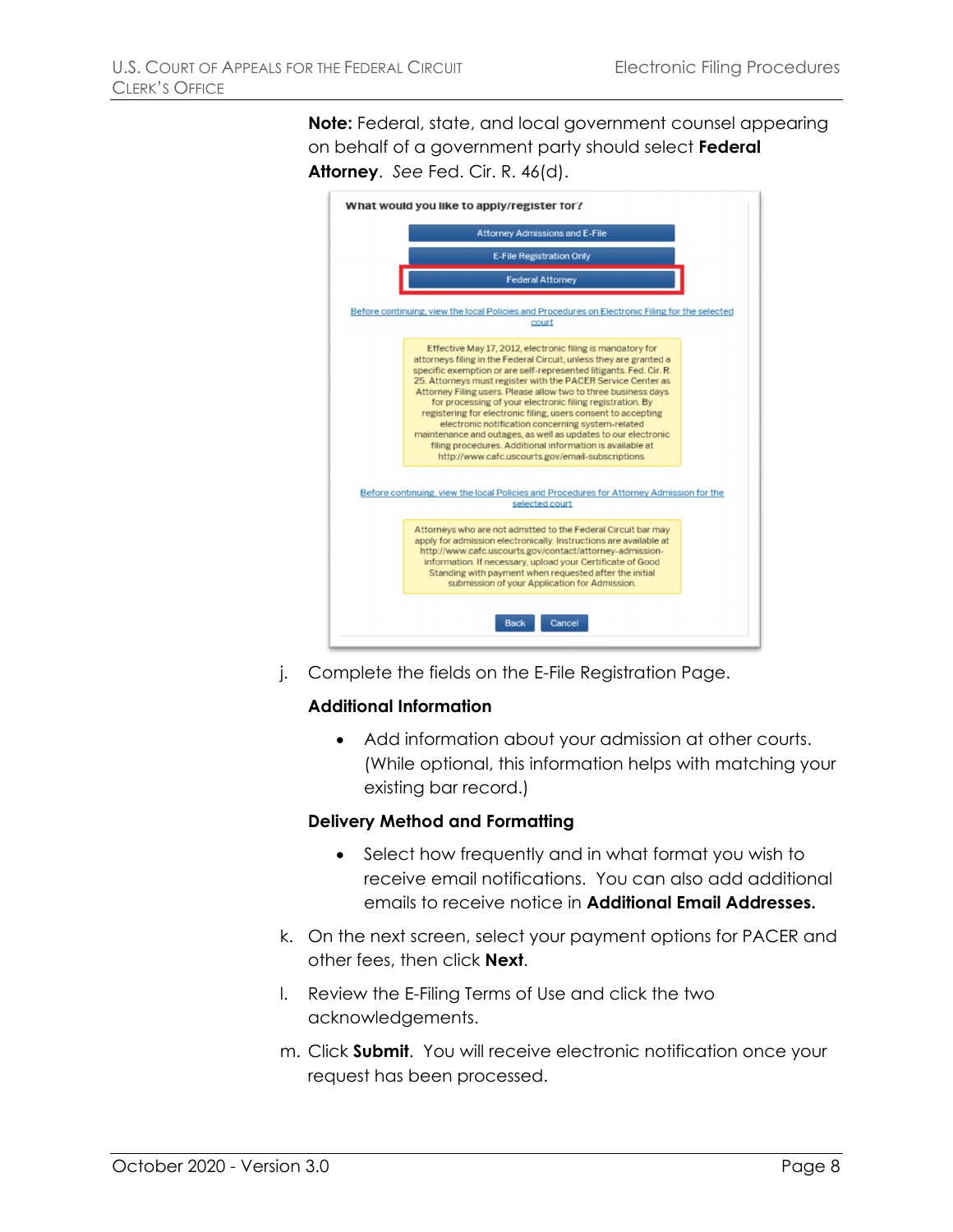**Note:** Please allow two to three business days for processing by the Clerk's Office.

2. Attorney Admissions and E-File

This procedure is for registering for electronic filing and for applying to the bar at the same time. Please review Fed. Cir. R. 46.

- a. Go to [http://www.pacer.gov.](http://www.pacer.gov/)
- b. Select **Register for an Account** from the main screen.
- c. Select **Registration Wizard**.
- d. Select **E-File and/or Attorney Admissions**.

|                                    | <b>Registration Wizard</b>                  |
|------------------------------------|---------------------------------------------|
| <b>Registration Type Selection</b> |                                             |
|                                    | What would you like to do? More Information |
|                                    | View                                        |
|                                    | E-File and/or Attorney Admissions           |
|                                    | Done                                        |
|                                    |                                             |
|                                    |                                             |

- e. Select **U.S. Appellate Courts** as the Court Type and **U.S. Court of Appeals, Federal Circuit** as the Court, then **Next**.
- f. Select one of the options based on your type of PACER account, including creating a PACER account if you do not already have one. Select one of the options based on your electronic filing history in the Federal Circuit. If you have never filed electronically with the Federal Circuit, you will eventually reach the following screen:

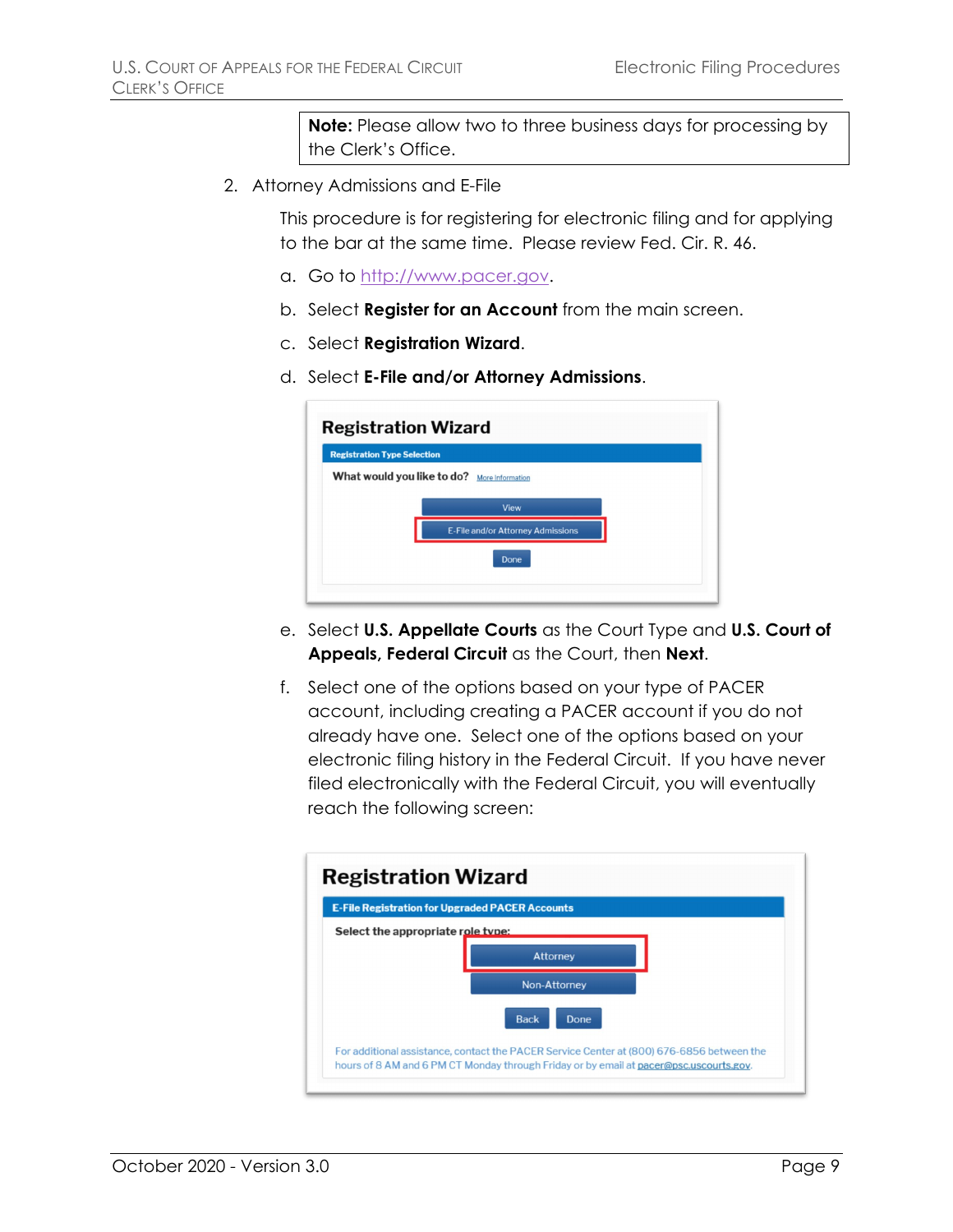- g. Select **Attorney**. (You may have an additional screen to click through to continue.)
- h. On the **In Which Court Do You Want to Practice** screen, select **U.S. Appellate Courts** as the Court Type and **U.S. Court of Appeals, Federal Circuit** as the Court, then **Next**.

| <b>E-File Registration</b>                                         |                               |
|--------------------------------------------------------------------|-------------------------------|
| In which court would you like to E-file?<br>* Required Information |                               |
| Court Type *                                                       | <b>U.S. Appellate Courts</b>  |
| Court <sup>*</sup>                                                 | U.S. COURT OF APPEALS, FEDERA |
|                                                                    | <b>Next</b>                   |
|                                                                    | <b>Back</b><br>Done           |

i. Click **Before continuing, view the local Policies and Procedures for Attorney Admission for the selected court** and complete the Federal Circuit's [application form \(Form 21\).](http://www.cafc.uscourts.gov/sites/default/files/rules-of-practice/forms/form21.pdf)



What would you like to apply/register for?

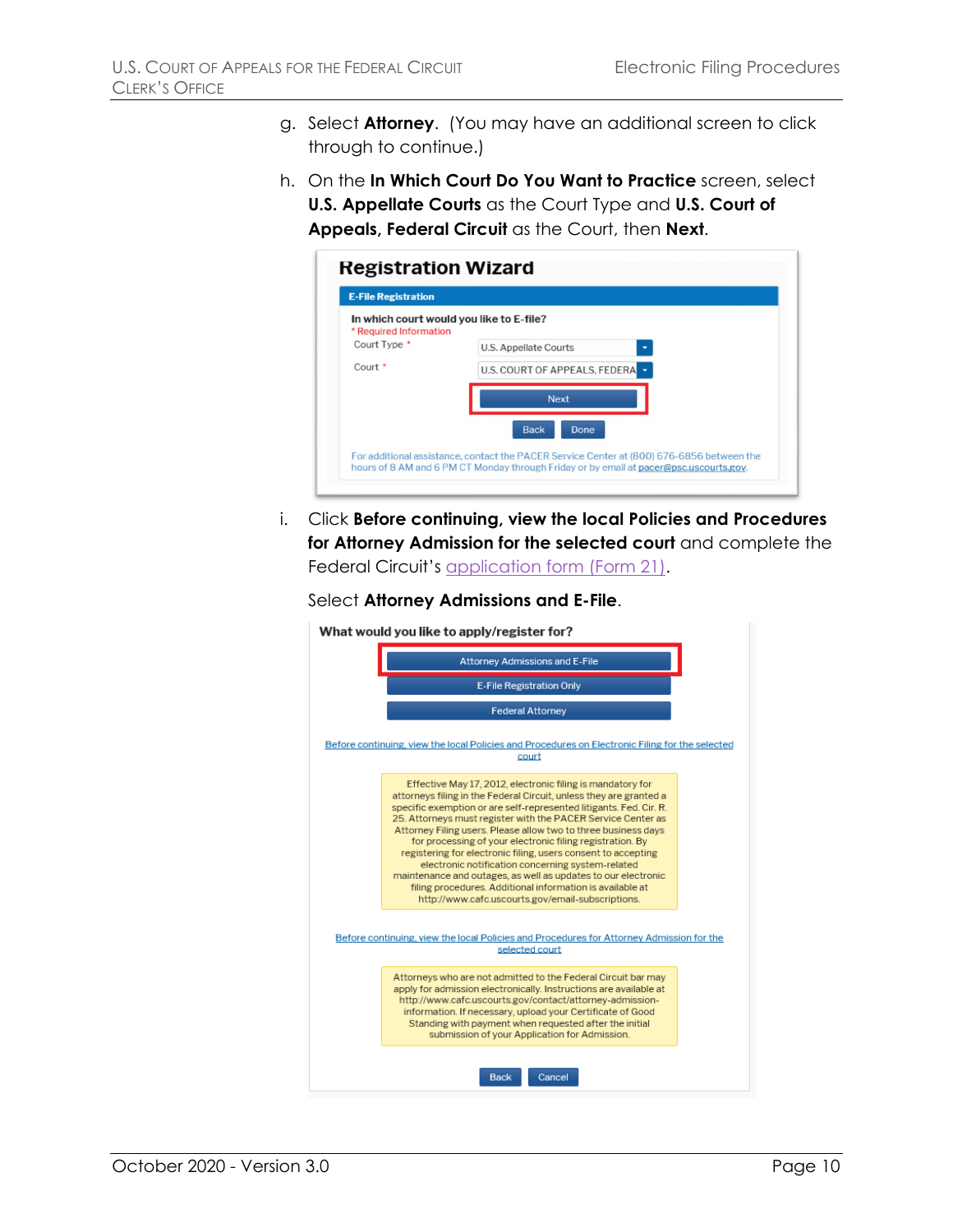**Note:** Federal, state, and local government attorneys appearing on behalf of a government party should select **Federal Attorney** to be admitted for the limited purposes of representing the United States or another government entity. This status does not confer admission to the Federal Circuit bar. *See* Fed. Cir. R. 46(d).



j. Complete the following Attorney Admissions page, including providing information about your bar sponsor, if applicable, and click **Next**.

**Note:** Upload the completed Federal Circuit's [application form](http://www.cafc.uscourts.gov/sites/default/files/rules-of-practice/forms/form21.pdf)  [\(Form 21\)](http://www.cafc.uscourts.gov/sites/default/files/rules-of-practice/forms/form21.pdf) under **Document Upload**. You must first flatten the form before uploading it. *See* Portable Document Format – Flattening a PDF.

If you are seeking **admission without a sponsor**, you will also need to submit a certificate of good standing. You can either (1) attach this certificate to the single PDF document including your application or (2) upload the certificate at the time of paying the admission fee. The second option may delay the processing of your admission application.